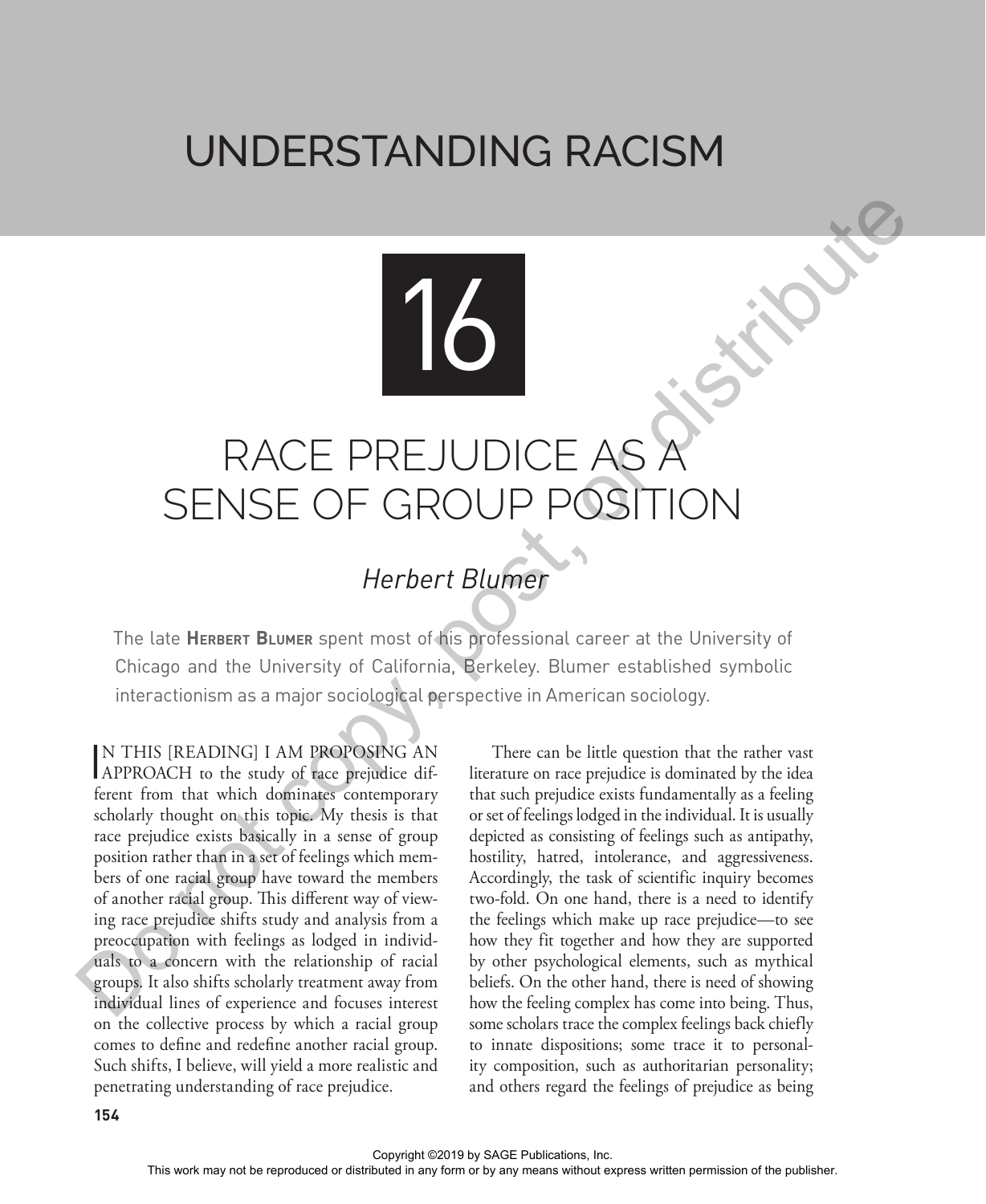## **Questions to Consider**

Herbert Blumer writes, "to characterize another racial group is, by opposition, to define one's own group." How does a "sense of group position" shape how we see other racial and ethnic groups? Have you ever defined your racial group membership in such a way as to heighten your group's status at the expense of another? What was the context?

formed through social experience. However different may be the contentions regarding the makeup of racial prejudice and the way in which it may come into existence, these contentions are alike in locating prejudice in the realm of individual feeling. This is clearly true of the work of psychologists, psychiatrists, and social psychologists, and tends to be predominantly the case in the work of sociologists.

Unfortunately, this customary way of viewing race prejudice overlooks and obscures the fact that race prejudice is fundamentally a matter of relationship between racial groups. A little reflective thought should make this very clear. Race prejudice presupposes, necessarily, that racially prejudiced individuals think of themselves as belonging to a given racial group. It means, also, that they assign to other racial groups those against whom they are prejudiced. Thus, logically and actually, a scheme of racial identification is necessary as a framework for racial prejudice. Moreover, such identification involves the formation of an image or a conception of one's own racial group and of another racial group, inevitably in terms of the relationship of such groups. To fail to see that racial prejudice is a matter (a) of the racial identification made of oneself and of others, and (b) of the way in which the identified groups are conceived in relation to each other, is to miss what is logically and actually basic. One should keep clearly in mind that people necessarily come to identify themselves as belonging to a racial group; such identification is not spontaneous or inevitable but a result of experience. Further, one must realize that the kind of and the computer or the state of the state of the rest in a state of the publisher. The state of the publisher and the state of the publisher of the publisher of the publisher of the publisher of the publisher of the publ

picture which a racial group forms of itself and the kind of picture which it may form of others are similarly products of experience. Hence, such pictures are variable, just as the lines of experience which produce them are variable.

The body of feelings which scholars, today, are so inclined to regard as constituting the substance of race prejudice is actually a resultant of the way in which given racial groups conceive of themselves and of others. A basic understanding of race prejudice must be sought in the process by which racial groups form images of themselves and of others. This process, as I hope to show, is fundamentally *a collective process.* It operates chiefly through the public media in which individuals who are accepted as the spokesmen of a racial group characterize publicly another racial group. To characterize another racial group is, by opposition, to define one's own group. This is equivalent to placing the two groups in relation to each other, or defining their positions vis-à-vis each other. It is the *sense of social position* emerging from this collective process of characterization which provides the basis of race prejudice. The following discussion will consider important facets of this matter.

I would like to begin by discussing several of the important feelings that enter into race prejudice. This discussion will reveal how fundamentally racial feelings point to and depend on a positional arrangement of the racial groups. In this discussion I will confine myself to such feelings in the case of a dominant racial group.

There are four basic types of feeling that seem to be always present in race prejudice in the dominant group. They are (1) a feeling of superiority, (2) a feeling that the subordinate race is intrinsically different and alien, (3) a feeling of proprietary claim to certain areas of privilege and advantage, and (4) a fear and suspicion that the subordinate race harbors designs on the prerogatives of the dominant race. A few words about each of these four feelings will suffice.

In race prejudice there is a self-assured feeling on the part of the dominant racial group of being naturally superior or better. This is commonly shown in a disparagement of the qualities of the subordinate racial group. Condemnatory or debasing traits, such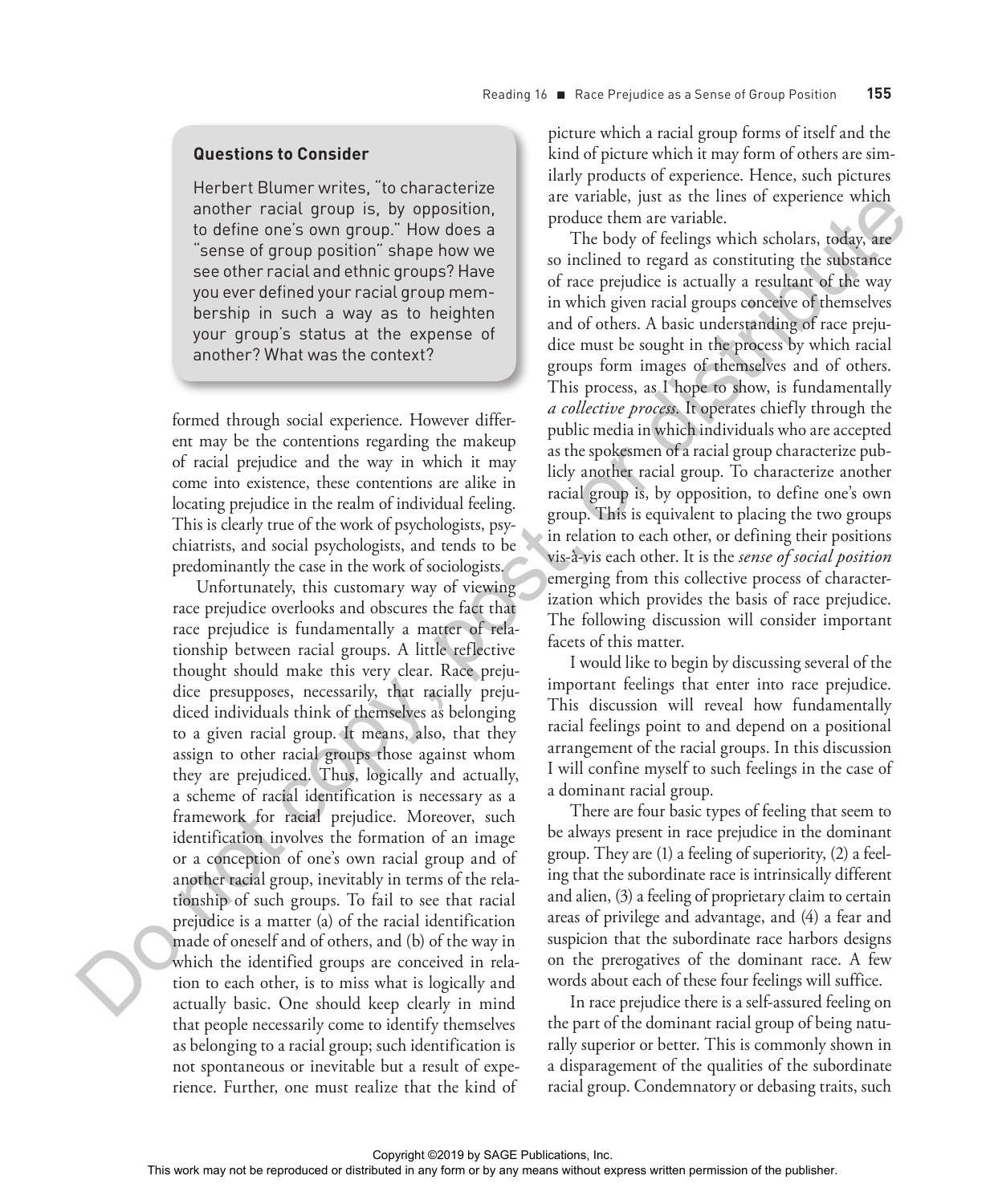as laziness, dishonesty, greediness, unreliability, stupidity, deceit and immorality, are usually imputed to it. The second feeling, that the subordinate race is an alien and fundamentally different stock, is likewise always present. "They are not of our kind" is a common way in which this is likely to be expressed. It is this feeling that reflects, justifies, and promotes the social exclusion of the subordinate racial group. The combination of these two feelings of superiority and of distinctiveness can easily give rise to feelings of aversion and even antipathy. But in themselves they do not form prejudice. We have to introduce the third and fourth types of feeling.

The third feeling, the sense of proprietary claim, is of crucial importance. It is the feeling on the part of the dominant group of being entitled to either exclusive or prior rights in many important areas of life. The range of such exclusive or prior claims may be wide, covering the ownership of property such as choice lands and sites; the right to certain jobs, occupations or professions; the claim to certain kinds of industry or lines of business; the claim to certain positions of control and decision-making as in government and law; the right to exclusive membership in given institutions such as schools, churches and recreational institutions; the claim to certain positions of social prestige and to the display of the symbols and accoutrements of these positions; and the claim to certain areas of intimacy and privacy. The feeling of such proprietary claims is exceedingly strong in race prejudice. Again, however, this feeling even in combination with the feeling of superiority and the feeling of distinctiveness does not explain race prejudice. These three feelings are present frequently in societies showing no prejudice, as in certain forms of feudalism, in caste relations, in societies of chiefs and commoners, and under many settled relations of conquerors and conquered. Where claims are solidified into a structure which is accepted or respected by all, there seems to be no group prejudice. AT an in Anti-Bulain in any function of the reproduced or distributed in a means we reproduced the reproduced or distributed in any form or by any means with the results with the final in any form of the publisher. The fi

The remaining feeling essential to race prejudice is a fear or apprehension that the subordinate racial group is threatening, or will threaten, the position of the dominant group. Thus, acts or suspected acts that are interpreted as an attack on the

natural superiority of the dominant group, or an intrusion into their sphere of group exclusiveness, or an encroachment on their area of proprietary claim are crucial in arousing and fashioning race prejudice. These acts mean "getting out of place."

It should be clear that these four basic feelings of race prejudice definitely refer to a positional arrangement of the racial groups. The feeling of superiority places the subordinate people *below;* the feeling of alienation places them *beyond*; the feeling of proprietary claim excludes them from the prerogatives of position; and the fear of encroachment is an emotional recoil from the endangering of group position. As these features suggest, the positional relation of the two racial groups is crucial in race prejudice. The dominant group is not concerned with the subordinate group as such but it is deeply concerned with its position vis-à-vis the subordinate group. This is epitomized in the key and universal expression that a given race is all right in "its place." The sense of group position is the very heart of the relation of the dominant to the subordinate group. It supplies the dominant group with its framework of perception, its standard of judgment, its patterns of sensitivity, and its emotional proclivities.

It is important to recognize that this sense of group position transcends the feelings of the individual members of the dominant group, giving such members a common orientation that is not otherwise to be found in separate feelings and views. There is likely to be considerable difference between the ways in which the individual members of the dominant group think and feel about the subordinate group. Some may feel bitter and hostile, with strong antipathies, with an exalted sense of superiority and with a lot of spite; others may have charitable and protective feelings, marked by a sense of piety and tinctured by benevolence; others may be condescending and reflect mild contempt; and others may be disposed to politeness and considerateness with no feelings of truculence. These are only a few of many different patterns of feeling to be found among members of the dominant racial group. What gives a common dimension to them is a sense of the social position of their group. Whether the members be humane or callous, cultured or unlettered, liberal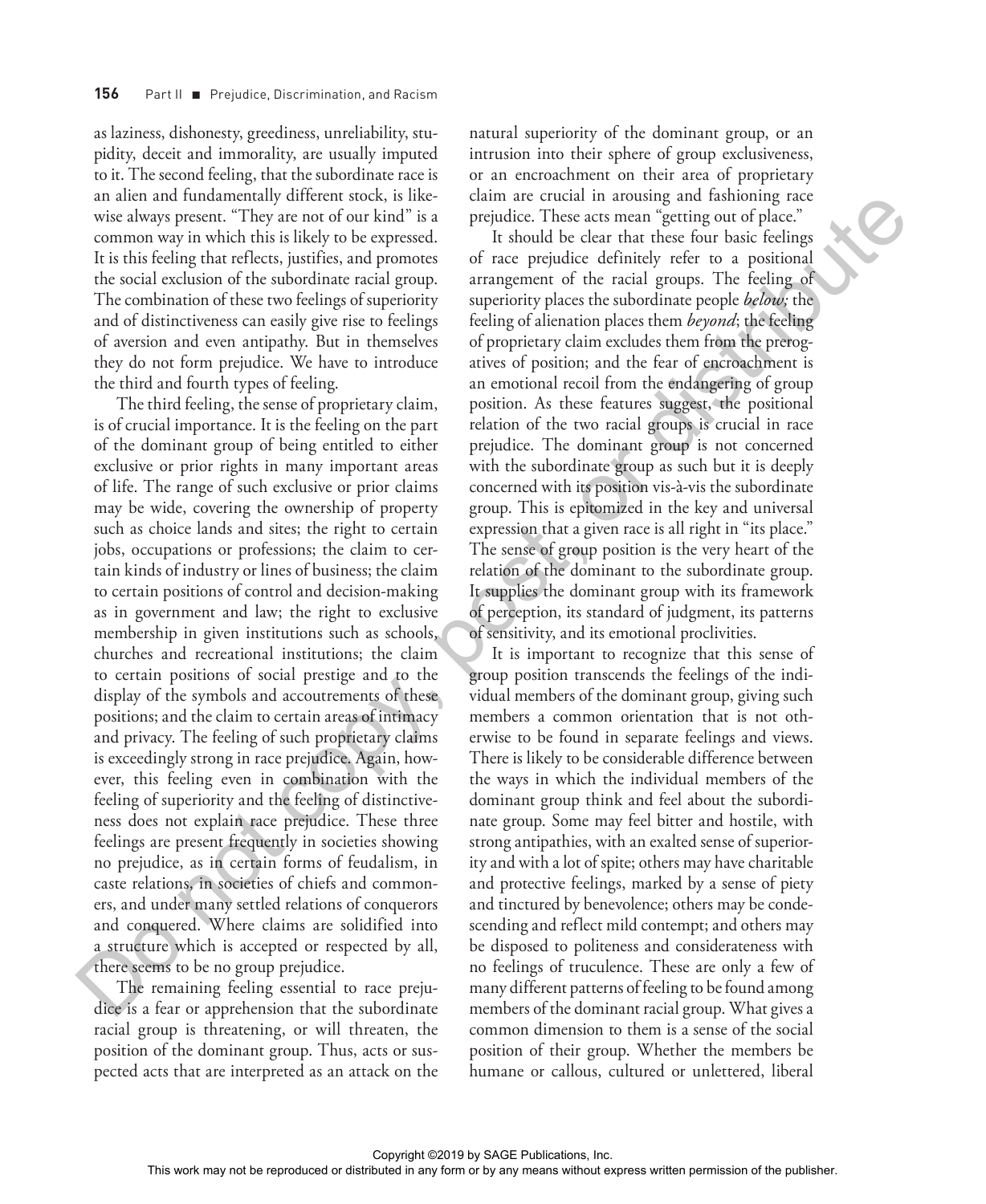or reactionary, powerful or impotent, arrogant or humble, rich or poor, honorable or dishonorable all are led, by virtue of sharing the sense of group position, to similar individual positions.

The sense of group position is a general kind of orientation. It is a general feeling without being reducible to specific feelings like hatred, hostility or antipathy. It is also a general understanding without being composed of any set of specific beliefs. On the social psychological side it cannot be equated to a sense of social status as ordinarily conceived, for it refers not merely to vertical positioning but to many other lines of position independent of the vertical dimension. Sociologically it is not a mere reflection of the objective relations between racial groups. Rather, it stands for "what ought to be" rather than for "what is." It is a sense of where the two racial groups *belong.*

In its own way, the sense of group position is a norm and imperative—indeed a very powerful one. It guides, incites, cows, and coerces. It should be borne in mind that this sense of group position stands for and involves a fundamental kind of group affiliation for the members of the dominant racial group. To the extent they recognize or feel themselves as belonging to that group they will automatically come under the influence of the sense of position held by that group. Thus, even though given individual members may have personal views and feelings different from the sense of group position, they will have to conjure with the sense of group position held by their racial group. If the sense of position is strong, to act contrary to it is to risk a feeling of self-alienation and to face the possibility of ostracism. I am trying to suggest, accordingly, that the locus of race prejudice is not in the area of individual feeling but in the definition of the respective positions of the racial groups.

The source of race prejudice lies in a felt challenge to this sense of group position. The challenge, one must recognize, may come in many different ways. It may be in the form of an affront to feelings of group superiority; it may be in the form of attempts at familiarity or transgressing the boundary line of group exclusiveness; it may be in the form of encroachment at countless points of proprietary claim; it may be a challenge to power and privilege; it may take the form

of economic competition. Race prejudice is a defensive reaction to such challenging of the sense of group position. It consists of the disturbed feelings, usually of marked hostility, that are thereby aroused. As such, race prejudice is a protective device. It functions, however short-sightedly, to preserve the integrity and the position of the dominant group.

It is crucially important to recognize that the sense of group position is not a mere summation of the feelings of position such as might be developed independently by separate individuals as they come to compare themselves with given individuals of the subordinate race. The sense of group position refers to the position of group to group, not to that of individual to individual. Thus, vis-à-vis the subordinate racial group the unlettered individual with low status in the dominant racial group has a sense of group position common to that of the elite of his group. By virtue of sharing this sense of position such an individual, despite his low status, feels that members of the subordinate group, however distinguished and accomplished, are somehow inferior, alien, and properly restricted in the area of claims. He forms his conception as a representative of the dominant group; he treats individual members of the subordinate group as representative of that group.

An analysis of how the sense of group position is formed should start with a clear recognition that it is an historical product. It is set originally by conditions of initial contact. Prestige, power, possession of skill, numbers, original self-conceptions, aims, designs and opportunities are a few of the factors that may fashion the original sense of group position. Subsequent experience in the relation of the two racial groups, especially in the area of claims, opportunities and advantages, may mold the sense of group position in many diverse ways. Further, the sense of group position may be intensified or weakened, brought to sharp focus or dulled. It may be deeply entrenched and tenaciously resist change for long periods of time. Or it may never take root. It may undergo quick growth and vigorous expansion, or it may dwindle away through slow-moving erosion. It may be firm or soft, acute or dull, continuous or intermittent. In short, viewed comparatively, the sense of group position is very variable. The mass is a straight in a straight in a straight or distributed in any form of the reproduced or distributed in any form or by any form or by any form or by any form or by any form of the publisher. This are proof of th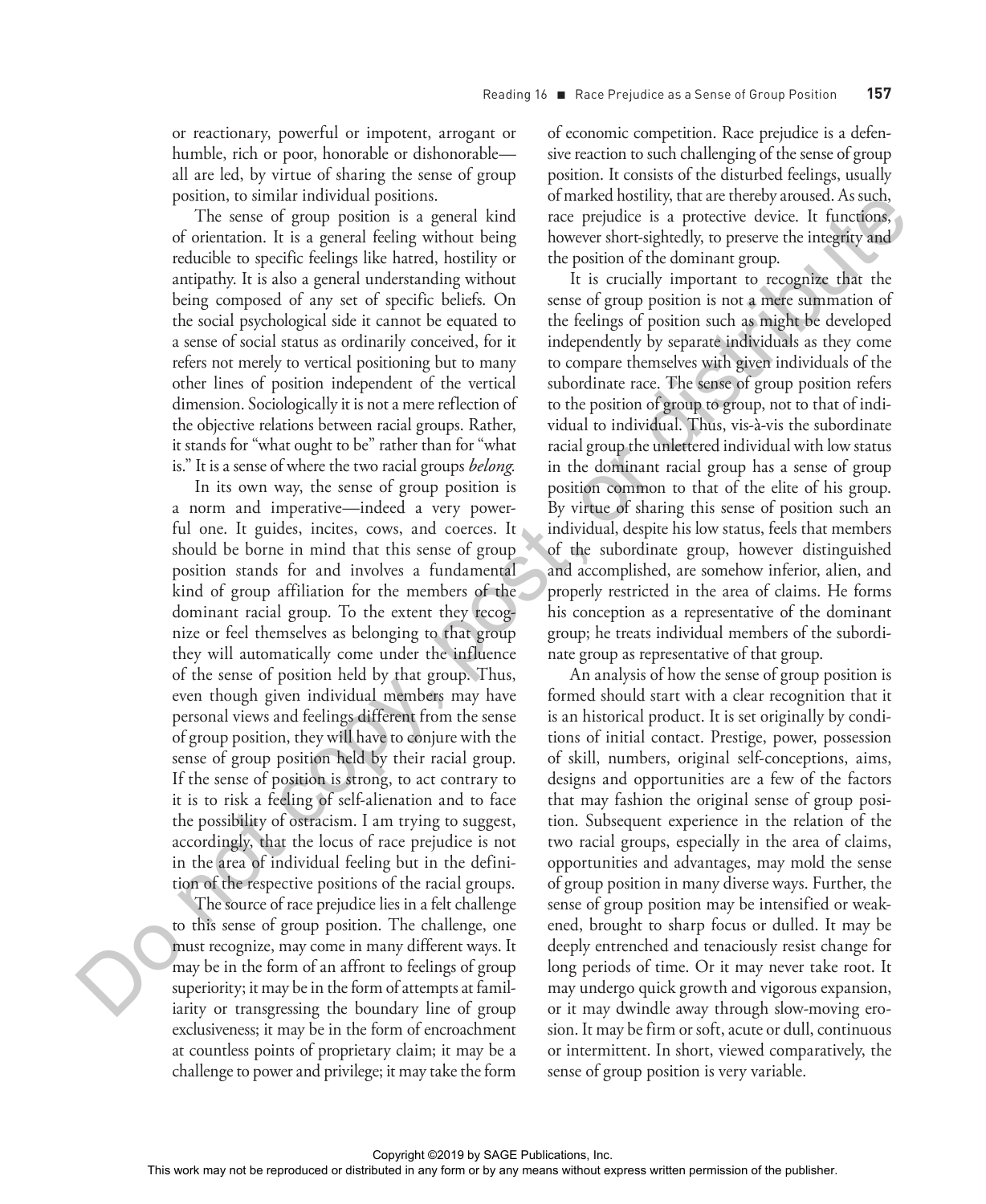However variable its particular career, the sense of group position is clearly formed by a running process in which the dominant racial group is led to define and redefine the subordinate racial group and the relations between them. There are two important aspects of this process of definition that I wish to single out for consideration.

First, the process of definition occurs obviously through complex interaction and communication between the members of the dominant group. Leaders, prestige bearers, officials, group agents, dominant individuals and ordinary laymen present to one another characterizations of the subordinate group and express their feelings and ideas on the relations. Through talk, tales, stories, gossip, anecdotes, messages, pronouncements, news accounts, orations, sermons, preachments and the like definitions are presented and feelings are expressed. In this usually vast and complex interaction separate views run against one another, influence one another, modify each other, incite one another and fuse together in new forms. Correspondingly, feelings which are expressed meet, stimulate each other, feed on each other, intensify each other and emerge in new patterns. Currents of view and currents of feeling come into being; sweeping along to positions of dominance and serving as polar points for the organization of thought and sentiment. If the interaction becomes increasingly circular and reinforcing, devoid of serious inner opposition, such currents grow, fuse and become strengthened. It is through such a process that a collective image of the subordinate group is formed and a sense of group position is set. The evidence of such a process is glaring when one reviews the history of any racial arrangement marked by prejudice. To distribute the restriction of the publishering or distributed or distributed in any means of the restriction or distributed in any or by any means with the distributed in any or by any form of the publisher. Figure 1.1

Such a complex process of mutual interaction with its different lines and degrees of formation gives the lie to the many schemes which would lodge the cause of race prejudice in the makeup of the individual—whether in the form of innate disposition, constitutional makeup, personality structure, or direct personal experience with members of the other race. The collective image and feelings in race prejudice are forged out of a complicated social process in which the individual is himself shaped and organized. The scheme, so popular today, which

would trace race prejudice to a so-called authoritarian personality shows a grievous misunderstanding of the simple essentials of the collective process that leads to a sense of group position.

The second important aspect of the process of group definition is that it is necessarily concerned with *an abstract image* of the subordinate racial group. The subordinate racial group is defined as if it were an entity or whole. This entity or whole like the Negro race, or the Japanese, or the Jews—is necessarily an abstraction, never coming within the perception of any of the senses. While actual encounters are with individuals, the picture formed of the racial group is necessarily of a vast entity which spreads out far beyond such individuals and transcends experience with such individuals. The implications of the fact that the collective image is of an abstract group are of crucial significance. I would like to note four of these implications.

First, the building of the image of the abstract group takes place in the area of the remote and not of the near. It is not the experience with concrete individuals in daily association that gives rise to the definitions of the extended, abstract group. Such immediate experience is usually regulated and orderly. Even where such immediate experience is disrupted the new definitions which are formed are limited to the individuals involved. The collective image of the abstract group grows up not by generalizing from experiences gained in close, first-hand contacts but through the transcending characterizations that are made of the group as an entity. Thus, one must seek the central stream of definition in those areas where the dominant group as such is characterizing the subordinate group as such. This occurs in the "public arena" wherein the spokesmen appear as representatives and agents of the dominant group. The extended public arena is constituted by such things as legislative assemblies, public meetings, conventions, the press, and the printed word. What goes on in this public arena attracts the attention of large numbers of the dominant group and is felt as the voice and action of the group as such.

Second, the definitions that are forged in the public arena center, obviously, about matters that are felt to be of major importance. Thus, we are led to